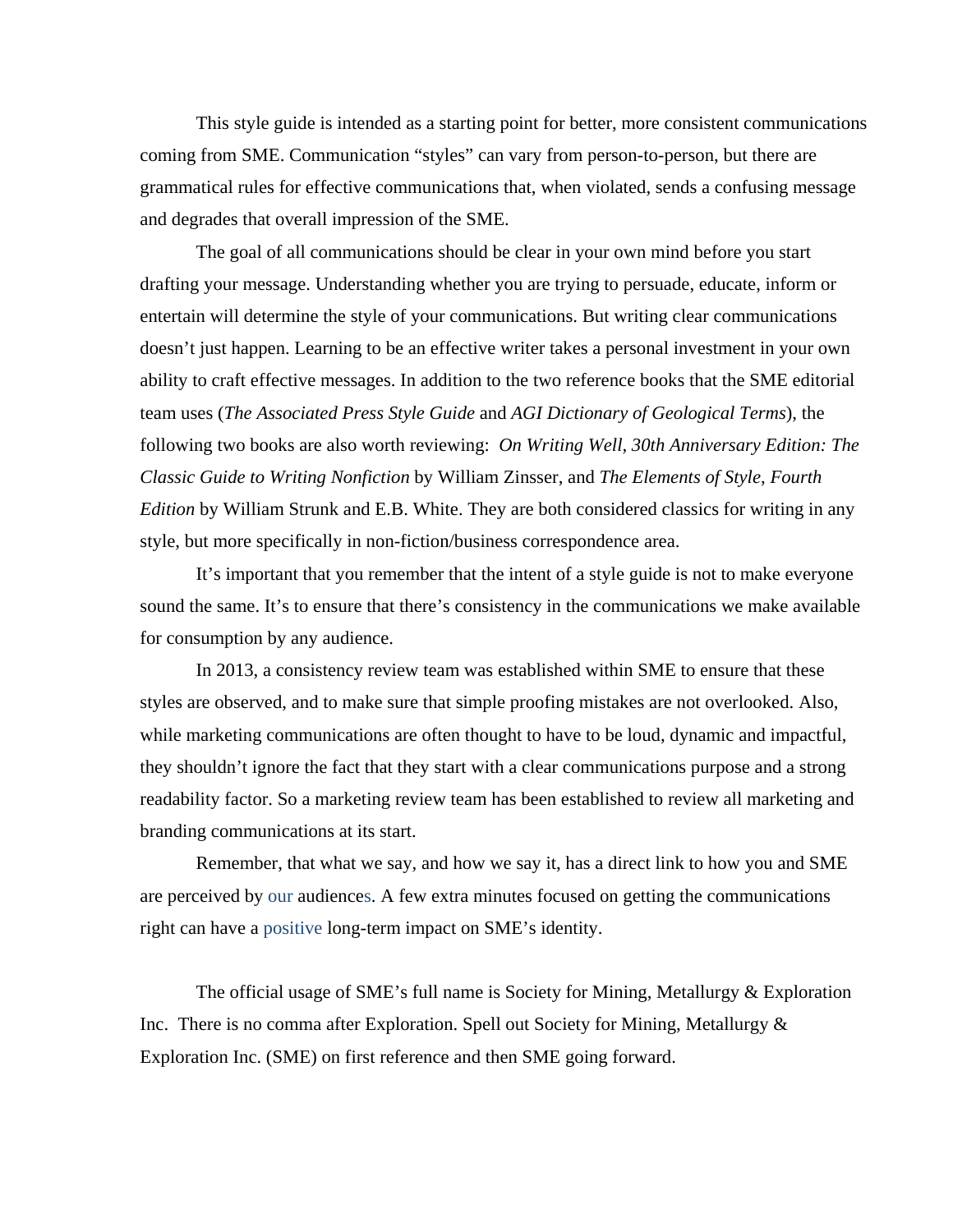**SME divisions**. Use the ampersand  $(\&)$  in SME divisions: Mining  $\&$  Exploration Division, Industrial Minerals & Aggregates Division.

#### **Capitalization**

Capitalize job titles when in front of a name: SME President Jessica Elzea Kogel; lowercase when following the name: Jessica Elzea Kogel, president of SME.

Capitalize Society when referring to SME (the Society); the same with the SME Foundation (the Foundation).

Capitalize SME Board of Directors; lowercase board of directors when by itself. Capitalize committee names, the Mining Engineering Committee. Lowercase when by itself.

Internet is capitalized, website is not (it is also one word).

Capitalize paper, session and book titles: Mine to Mill Value Chain Optimization — Role of Blasting. Book, magazine titles and videos are also italicized: *Mining Engineering*, *Tunneling & Underground Construction*, *Blasting Principles for Openpit Mining*.

**Academic departments**. Use lowercase except for words that are proper nouns or adjectives: the history department, the department of English, the Colorado School of Mines Department of Mining Engineering.

**Proofreading**. Don't depend on your spell-check program. Slow down and take the time to proofread your material. Here are few tips on proofreading.

 Do not take headers, subheads or headlines for granted. Read them. People often assume headers, subheads and headlines are correct and look past them so they can get to the body copy where the typos are hidden. Mistakes made in headers, subheads and headlines can kill a good story. (The editors speak from experience on this.)

 Read every letter. We have a tendency to read what we expect to see and not what is actually there. Force yourself to take your time and see every letter to spot mistakes.

 Read the copy backward once. This is a good way to spot typos and punctuation errors. You are not focusing on the narrative, but on catching typos.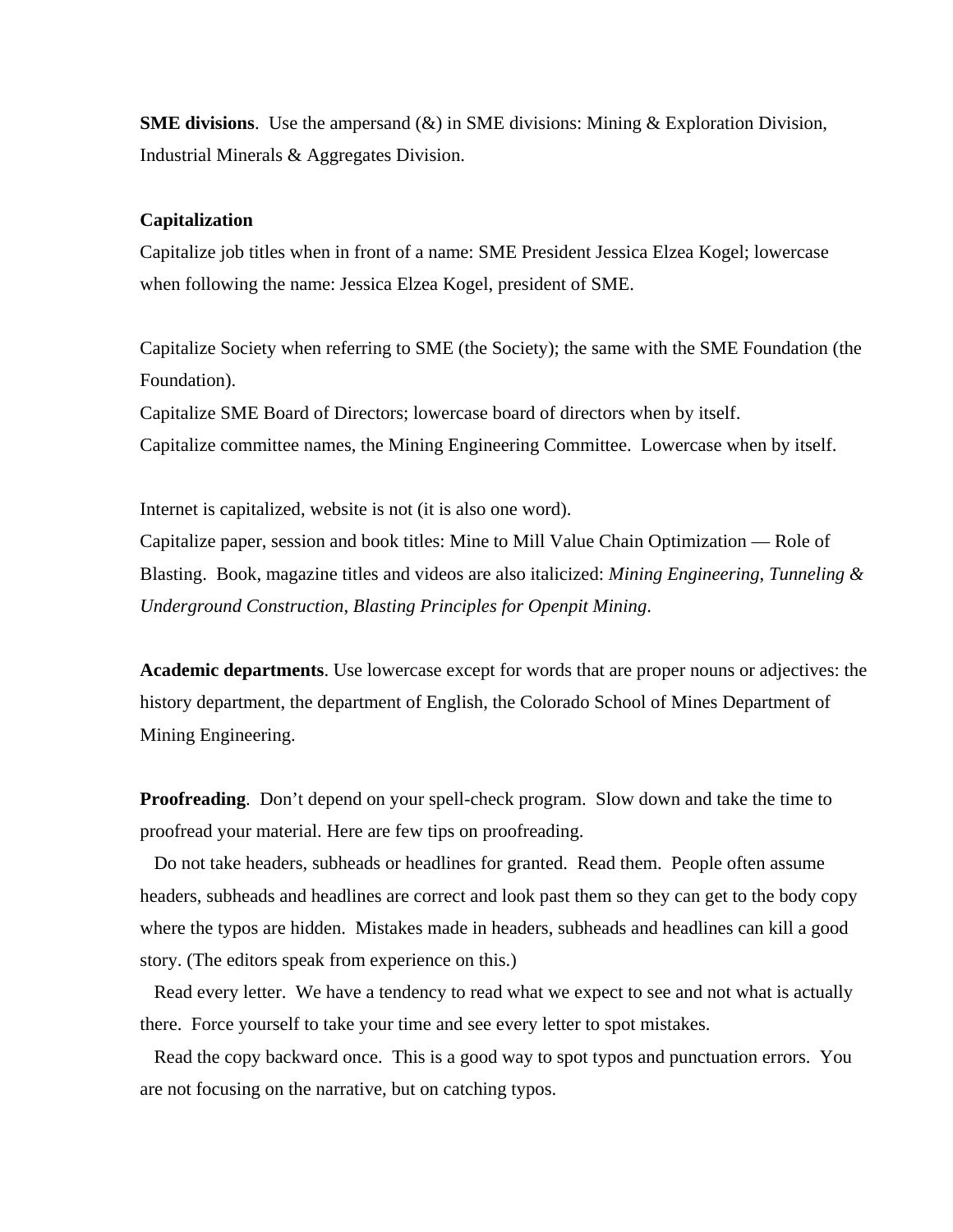### **Word usage and spelling**

Following are some general guidelines for work usage, spelling, more capitalization and some punctuation. This is by no means a complete list, but commonly used words. When in doubt, use a dictionary.

**A** 

**App** is OK to use for application.

**Accept, except.** Accept means to receive. Except means to exclude.

**Acronyms**. Spell out on first reference with acronym in parenthesis. Use acronym thereafter. Society for Mining, Metallurgy & Exploration Inc. (SME).

**Affect, effect.** Affect, as a verb, means to influence: The game will affect the standings. Effect, as a verb, means to cause: The effect was overwhelming. Dave will affect many changes to SME.

**Afterward**, not afterwards

**All time, all-time**. The greatest player of all time. An all-time record.

**Ampersand (&).** Use when part of a proper name. Otherwise spell out the word and.

**am, pm**. No periods, lowercase.

**Annual meeting**. Capitalize when referring to the SME meeting. The SME Annual Meeting was held in Denver. Lowercase when used by itself. The annual meeting was held in Denver.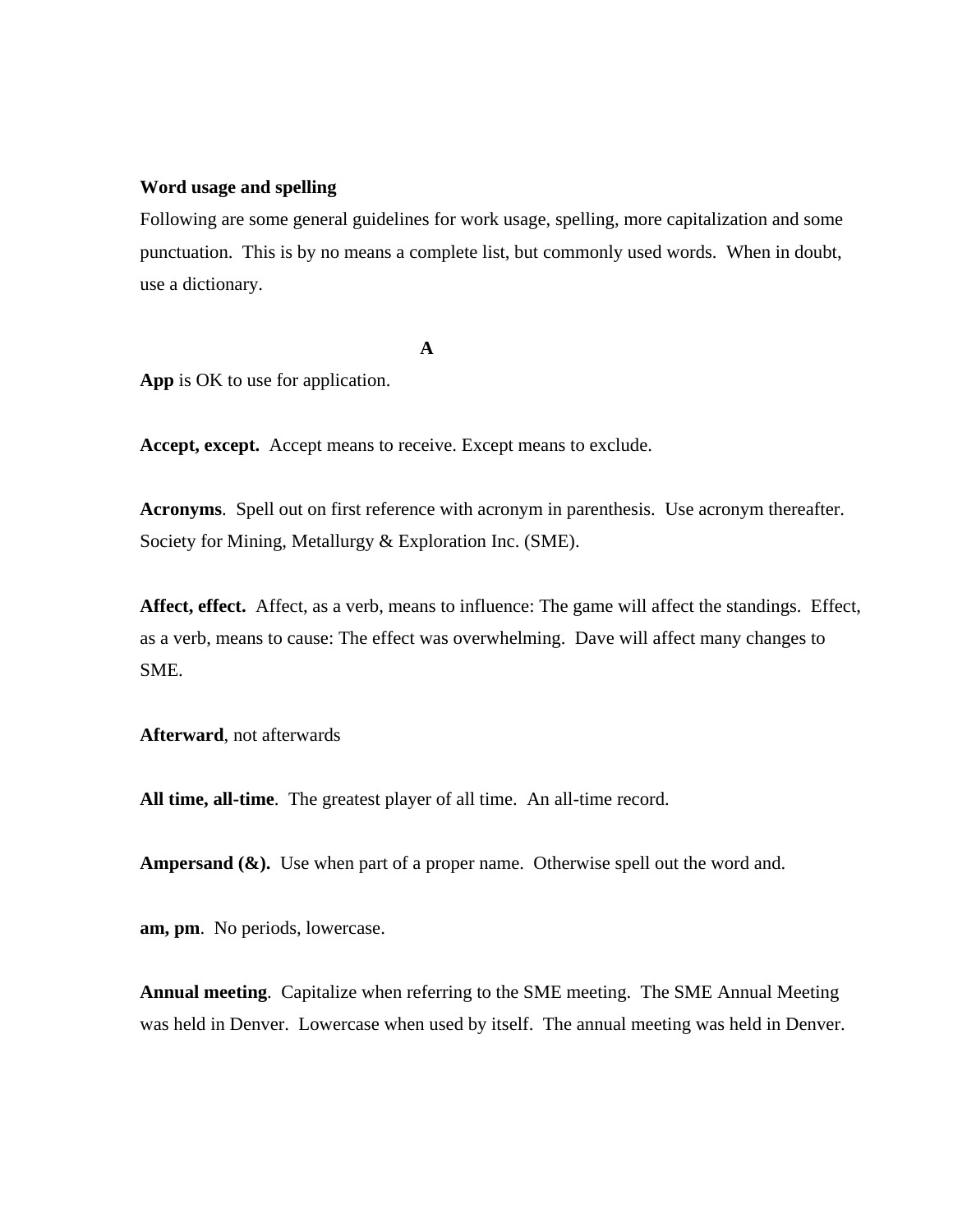**Apostrophes**. Acceptable to use to indicate possession or a contraction. Also, 1980s, not 1980's.

**B** 

**Back up**, verb. Backup as an adjective.

**Blasthole**. One word.

**Break up**, verb. Breakup, noun and adjective.

## **C**

**Compliment, complement.** Compliment is a noun or a verb that denotes praise or courtesy: Dave complimented Mary on her stellar work on the board minutes. Mary was flattered by Dave's compliments. Complement is a noun or a verb denoting completeness or the process of supplementing something: SME has a complement of 50 staff members. His tie complements his shirt.

**Colon (:)**. A colon is most frequently used at the end of a sentence to introduce a list. Three items were being considered: expense, time and feasibility. Capitalize the first word after a colon only it is a proper noun or the start of a complete sentence. He promised this: The company will make good all of the losses.

**Commas.** There are several rules for commas. Generally, though, use a comma to separate elements in a series but do not use a comma before the word "and" in a series: The flag is red, white and blue. However, use a comma before the concluding conjunction (and) if one element of the series requires a conjunction: I had juice, toast, and ham and eggs for breakfast. Use a comma to separate the two independent clauses in a compound sentence. An independent clause can stand alone as a complete sentence. It has a subject and a verb.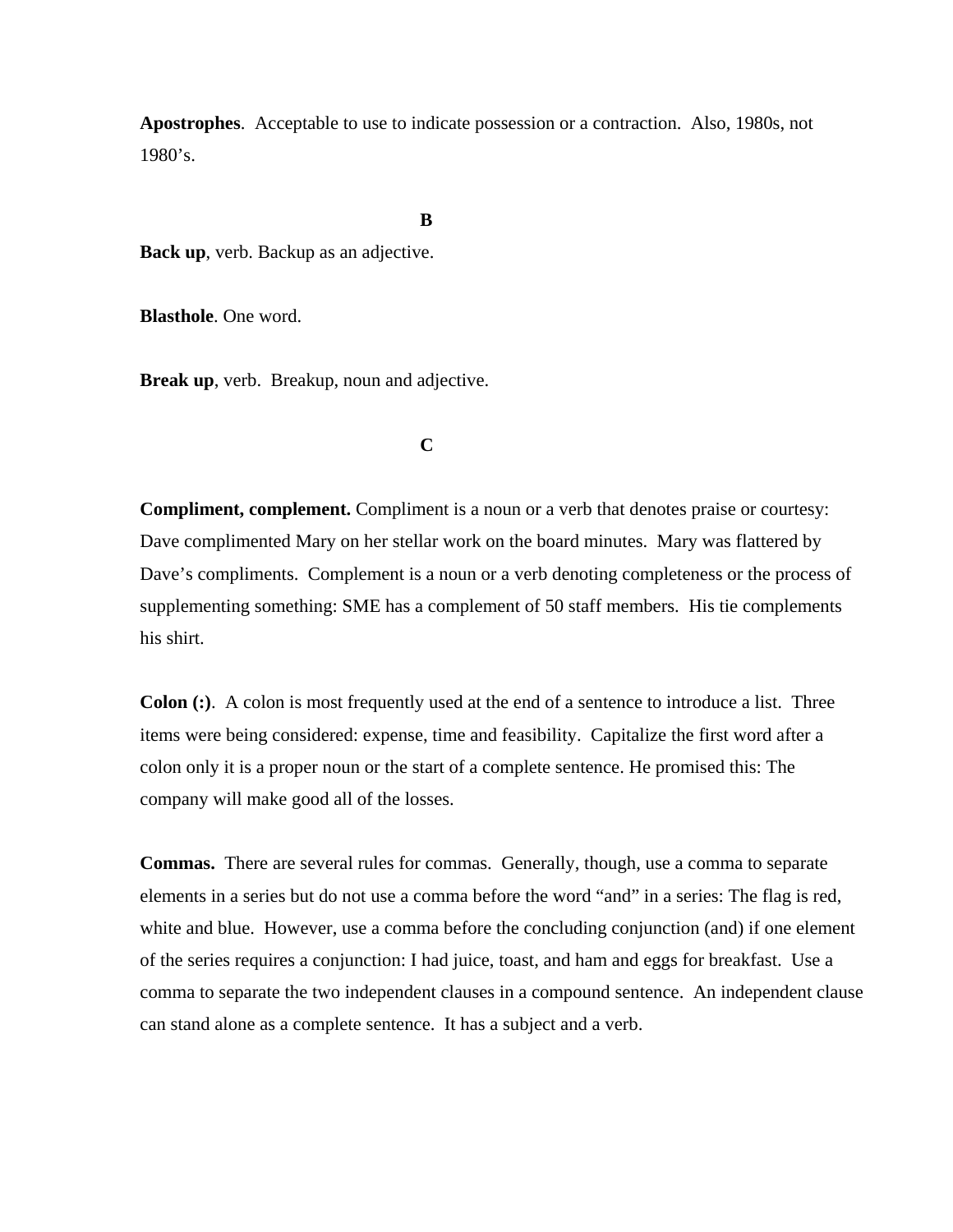**Congress, congressional.** Capitalize Congress when referring to the U.S. Congress. Lowercase congressional unless it is part of a proper name: *Congressional Quarterly*, the *Congressional Record*.

**Corporation.** Abbreviate as Corp. when used with a company name. Newmont Mining Corp. Lowercase and spell out when it stands alone.

**Cross section**, noun. **Cross-section**, verb.

**Cutterhead**. One word.

**D** 

**Dates.** The month should be spelled out when used as reference to a date: October 15, 2013. The international form for a date is 15 October, 2013.

**Directions, regions**. Lower case north, south, east, west, etc. when they indicate a compass direction. Capitalize when they designate regions: the Midwest, the East Coast, the West; but southern Colorado, eastern Canada.

**Drillhole**. One word.

**E** 

**Environmental impact statement (EIS).** Spell out on first reference and then EIS, lowercase.

**Electronic mail**, email, no capital or hyphen.

**Electrowinning**. One word.

**Exclamation points**. Please, please, please, please, please go easy on these!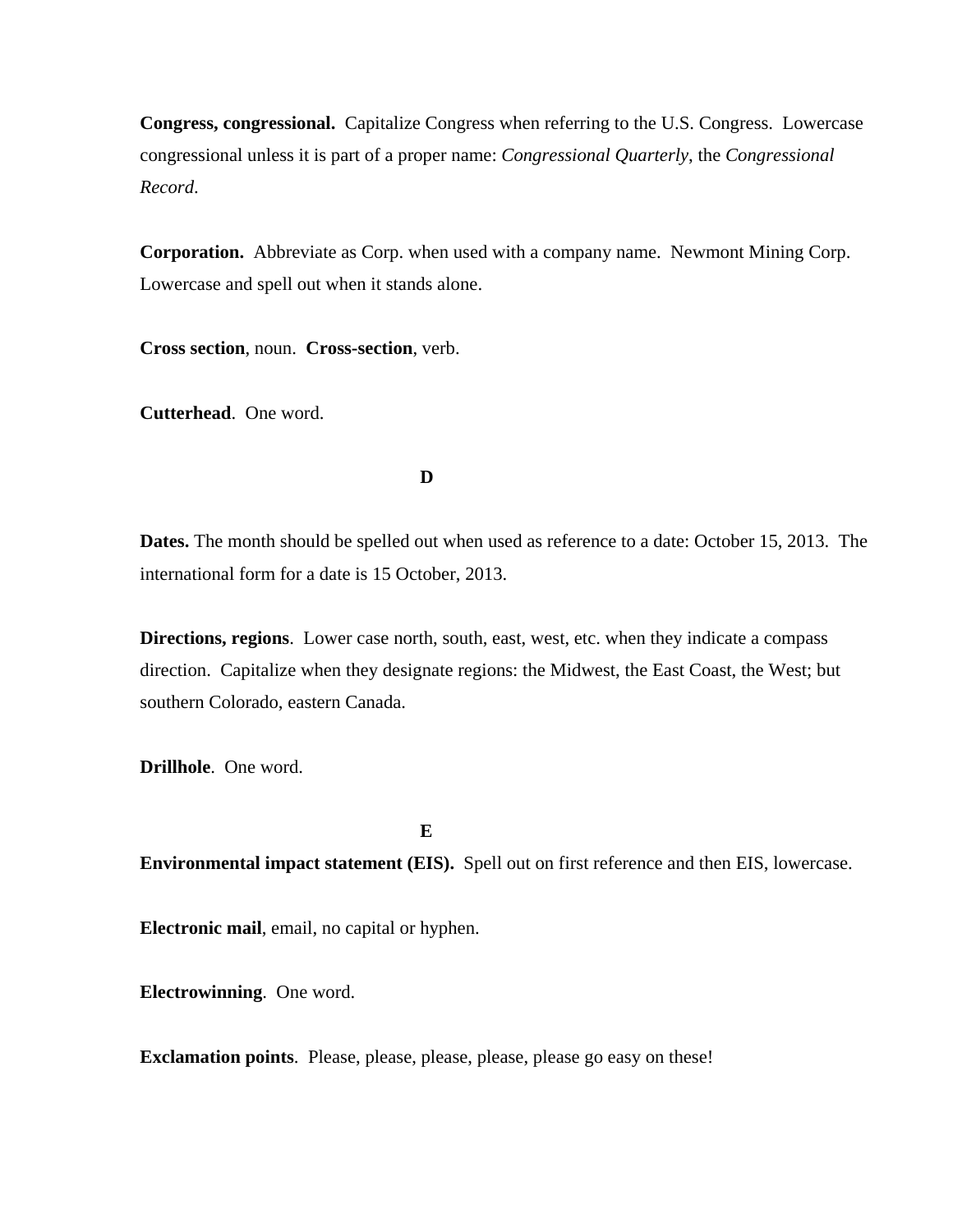**F** 

**Federal**. Capitalize when used in proper name, Federal Trade Commission; but lowercase in other uses, federal government, federal court.

**Full time, full-time**. He works full time. She has a full-time job.

**Fundraising, fundraiser**. One word.

**G** 

**Grassroots**. One word.

**Gross domestic product (GDP).** Spell on first reference, lowercase.

**Ground water**. Two words.

**H** 

**High tech** is acceptable for high technology.

**Homepage**. One word.

**Homebuilder, homebuyer and homeowner**. One word. Home-schooled, home-schooler. Hyphenated.

**Hyphens.** Use hyphens for clarity or to form a single idea from two words. Correct: The president will speak to small-businessmen. Incorrect: The president will speak to small businessmen (He will not be speaking to tall businessmen).

**I** 

**Incorporated**. Abbreviate as Inc. when used with a corporate name. No comma: Society for Mining, Metallurgy & Exploration Inc.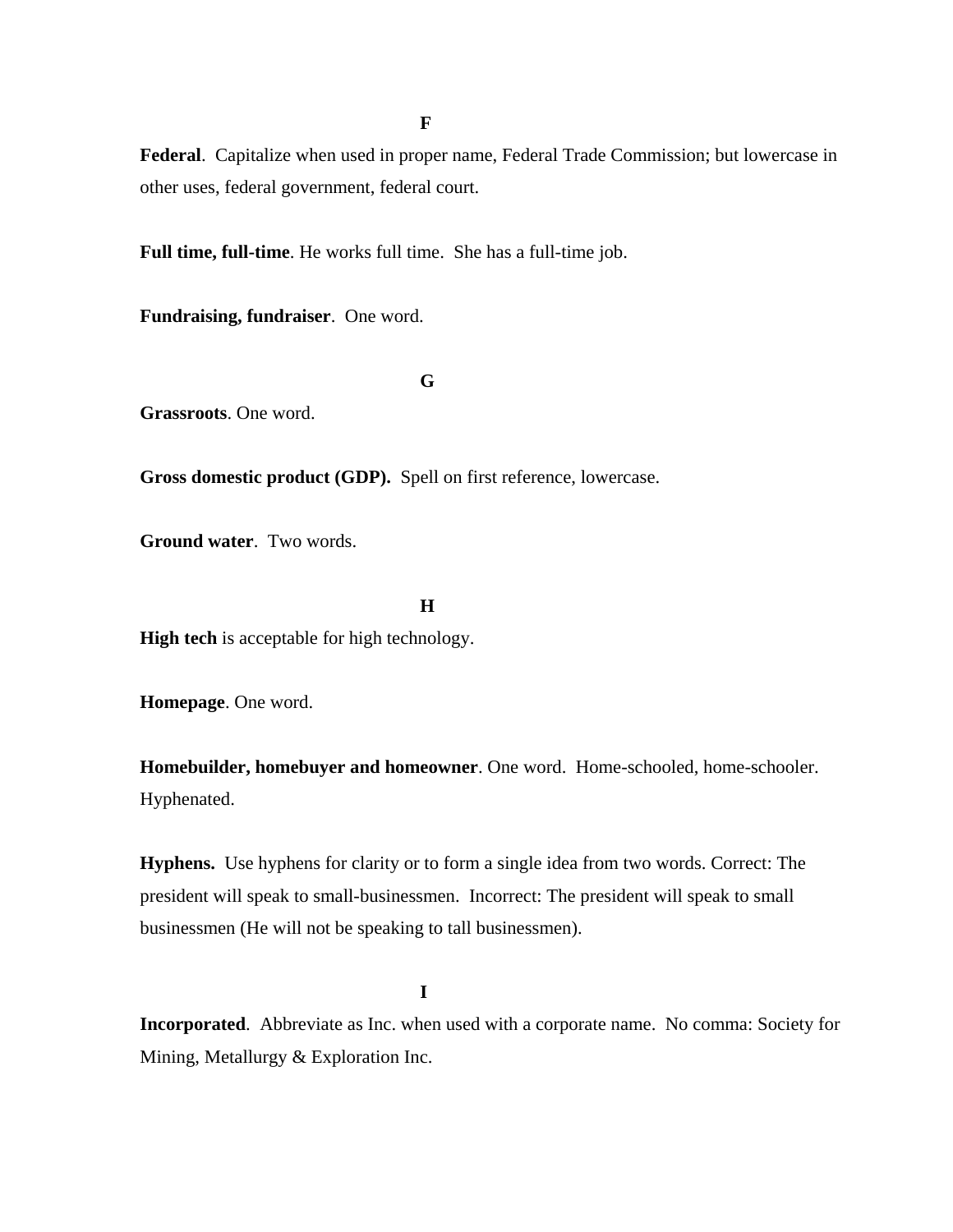**Internet**. Capitalized.

**In situ**. Two words, no italics

**IRR.** Internal rate of return. Spell out on first reference.

**Irregardless**. No such animal. The word is regardless.

**It's versus its**. It's is the contraction for it is or it has. Its is the possessive of a pronoun: SME will hold its awards dinner during the annual meeting. SME is an entity, not a person. A company is an "it" not "they."

**L** 

Lie, lay. You lay the book on the desk. Correct: I am going to lie down. Incorrect: I'm going to lay down.

**Long term, long-term**. Hyphenate when used as a compound modifier: He has a long-term assignment. Otherwise, We will win in the long term.

Words ending in ly are not hyphenated: An easily remembered rule.

**M** 

**Mid.** No hyphen unless a capitalized word follows: mid-America, midterm. SME midyear meeting.

**Months.** When a month is used with a specific date, abbreviate only Jan., Feb., Aug., Sept., Oct., Nov. and Dec.: Dec. 31, 2013. Spell out when by itself or with a year: December 2013.

**N** 

Net present value (NPV). Spell out on first reference, lowercase.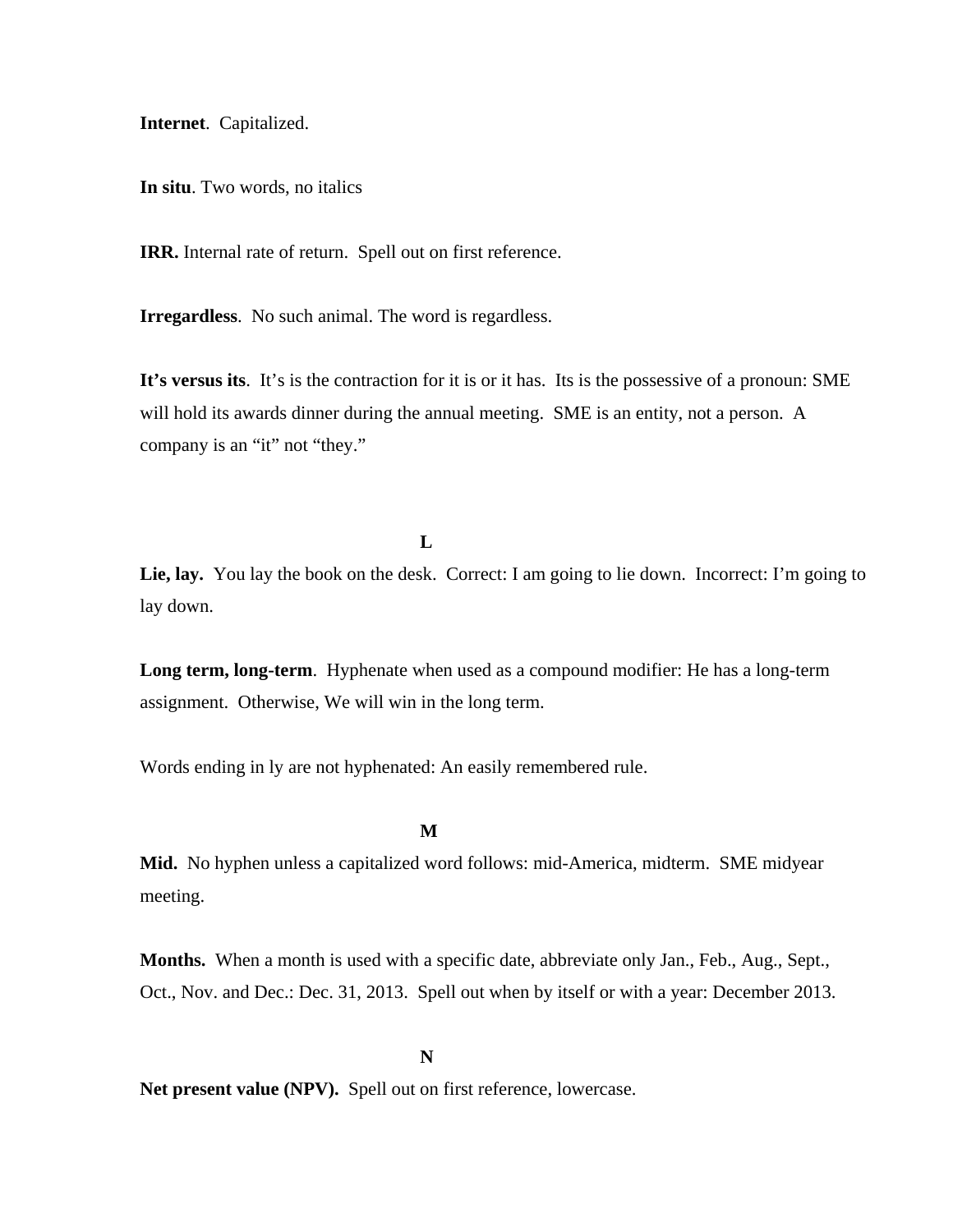**Nighttime**. One word.

**Non**. No hyphens and no space unless before proper nouns or in awkward combinations: nonnuclear.

**Numerals and numbers**. Spell out all numerals at the beginning of a sentence. Also, May 1, not May  $1<sup>st</sup>$ .

**O** 

**Offline**. One word.

**Off-site, on-site**. Hyphenate.

**Online**. One word.

**Openpit**. One word.

**Orebody**. One word.

**Over.** Do not use the word "over" to mean "more than," "through" or "during."

**P** 

**Percent**. Spell out.

**Prefixes**. Do not hyphenate when using a prefix with a word starting with a consonant. Except for cooperate and coordinate, use a hyphen if the prefix ends with a vowel and the following word begins with a vowel.

**Prepositions.** Do not end sentences with prepositions. Incorrect: "The boss explained company policy, which we had to abide by." Correct: "The boss explained company policy, by which we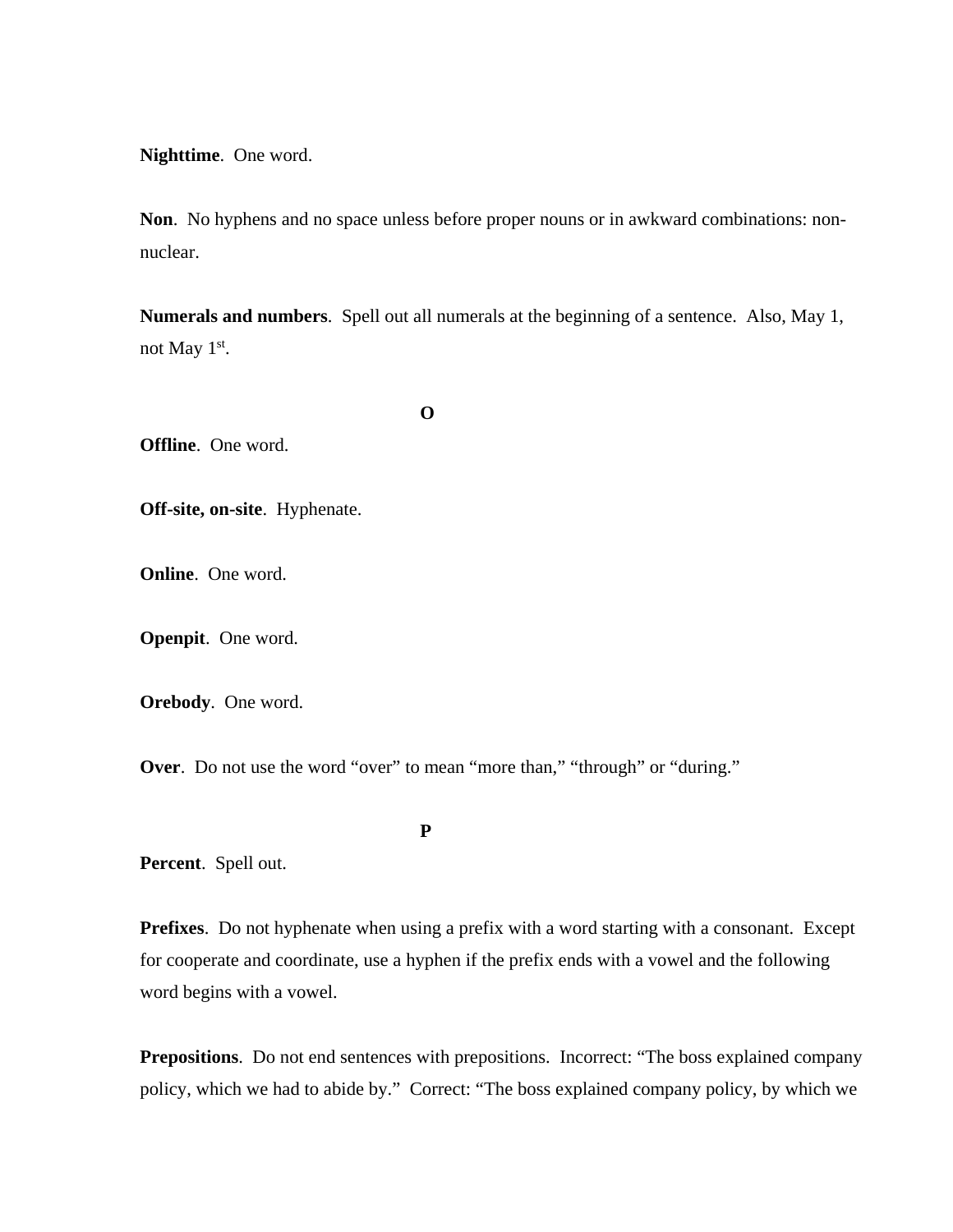had to abide." Better yet, make it simple for the reader: "The boss explained the mandatory company policy."

### **Q**

**Quotation marks**. Quotation marks are placed outside of the final punctuation. Do not use for emphasis. Use sparingly to indicate sarcasm, slang or irony.

#### **R**

**Re-elect**, re-enlist, re-election, re-enact. Recover (regain), but re-cover (cover again); reform (improve), but re-form (form again), resign (quit), but re-sign (sign again).

**Roundup** (noun). Round-up (verb).

**S** 

**Self-**. Hyphenate: self-assured, self-defense.

**Semi**. Generally, no hyphen, but semi-invalid.

**Semicolon (;)**. A semicolon is generally used to indicate greater separation of a thought or information than a comma can convey. The best and easiest way to handle that, though, is to break it into separate sentences. Also used to separate elements of a series of items if the series is long or when parts of the sentence include commas: He is survived by a son, John, of Chicago, IL; Jane, of Wichita, KS; and Joe, of Denver, CO.

**Sinkhole**. One word.

**Shut down** (verb). Shut-down (noun).

**Shut off** (verb). Shut-off (noun).

**Sign-up** (noun and adjective). Sign up (verb).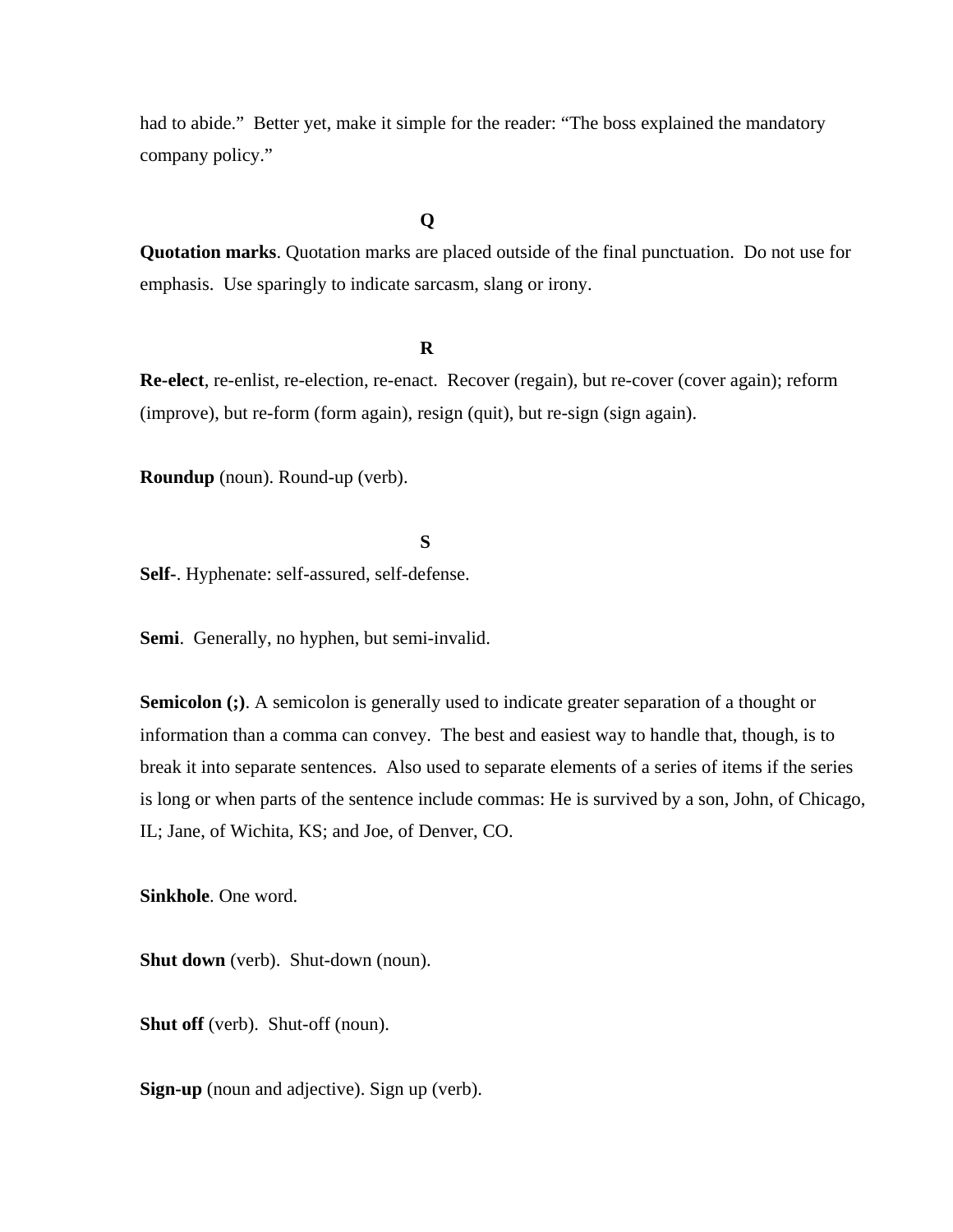**Startup**. One word as a noun or adjective. Two words as a verb.

**State abbreviations**. Abbreviate state names when used with a city: Denver, CO, Birmingham, AL. Spell out state name when by itself.

**Sub**. In general, no hyphen.

Take over (verb). Takeover (noun and adjective).

**There, their, they're**. There is an adverb indicating direction: They went over there. Their is a possessive noun: They went to their house. They're is the contraction for they are.

**Time**. 5 am, 6 pm, lowercase, no periods.

**Toward**, not towards.

**U** 

**T** 

**Underway**. One word.

**U.S. and United States**. Use initials in instances such as, The U.S. mining industry. Spell out in instances such as "The mining industry in the United States." No periods if US is used in a headline

**V** 

**Versus**. Spell out, not vs.

**Vice versa**. No hyphen.